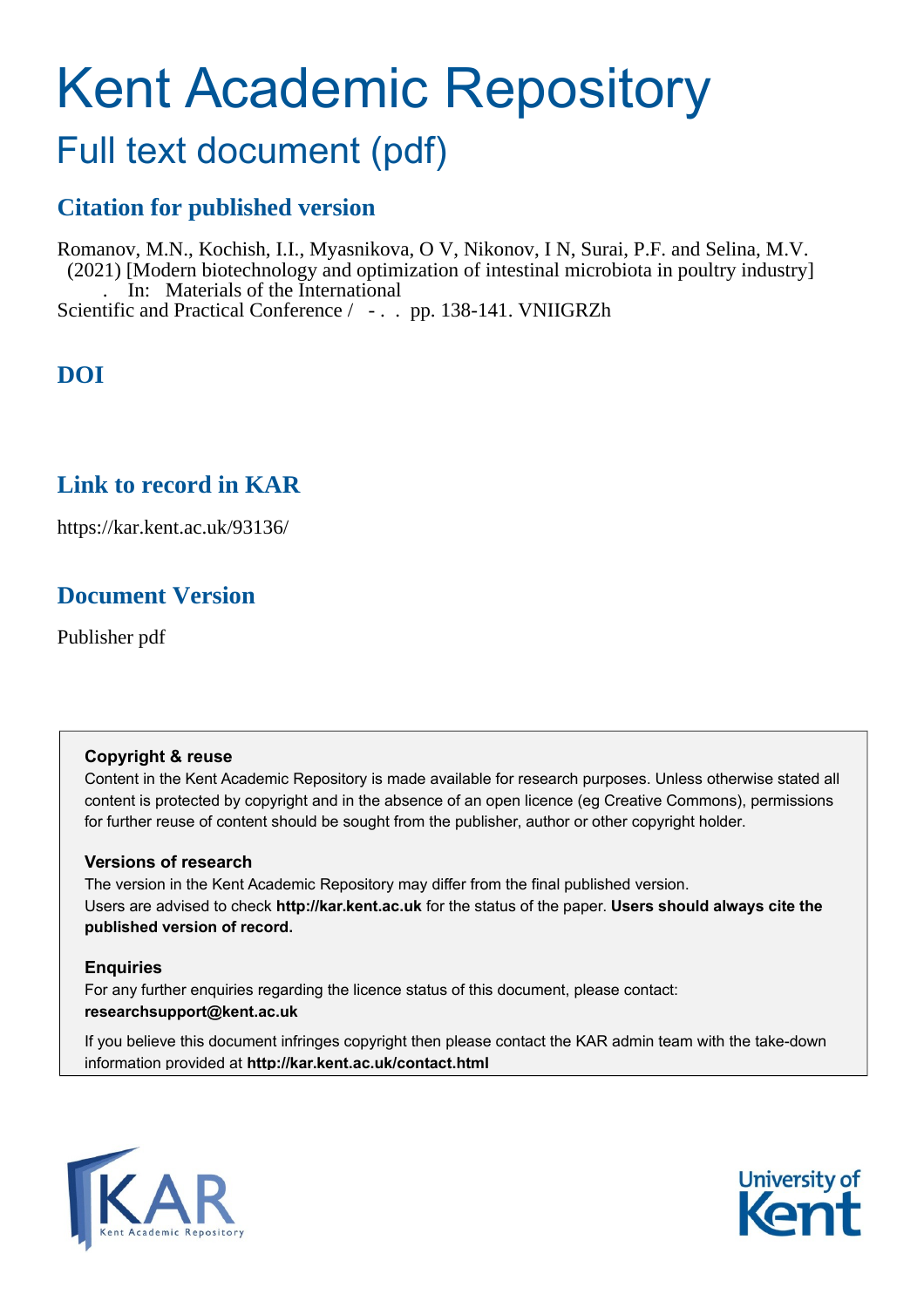**МИНИСТЕРСТВО НАУКИ И ВɕСɒЕГО ОБРАЗОВАНИə РОССИЙСКОЙ ФЕДЕРАЦИИ**

ВСЕРОССИЙСКИЙ НАУЧНО-ИССЛЕДОВАТЕЛЬСКИЙ ИНСТИТУТ ГЕНЕТИКИ **И РАЗВЕДЕНИə СЕЛɖСКОХОЗəЙСТВЕННɕХ ЖИВОТНɕХ – ФИЛИАЛ ФГБНУ «ФЕДЕРАЛɖНɕЙ ИССЛЕДОВАТЕЛɖСКИЙ ЦЕНТР ЖИВОТНОВОДСТВА – ВИЖ ИМЕНИ АКАДЕМИКА Л. К. ɗРНСТА»**

# **МАТЕРИАЛЫ**

Международной научно-практической **конференции** 

# «Генетика, селекция, биотехнология: интеграция науки и практики в ЖИВОТНОВОДСТВЕ»

1-3 декабря 2021 г. П**ушкин**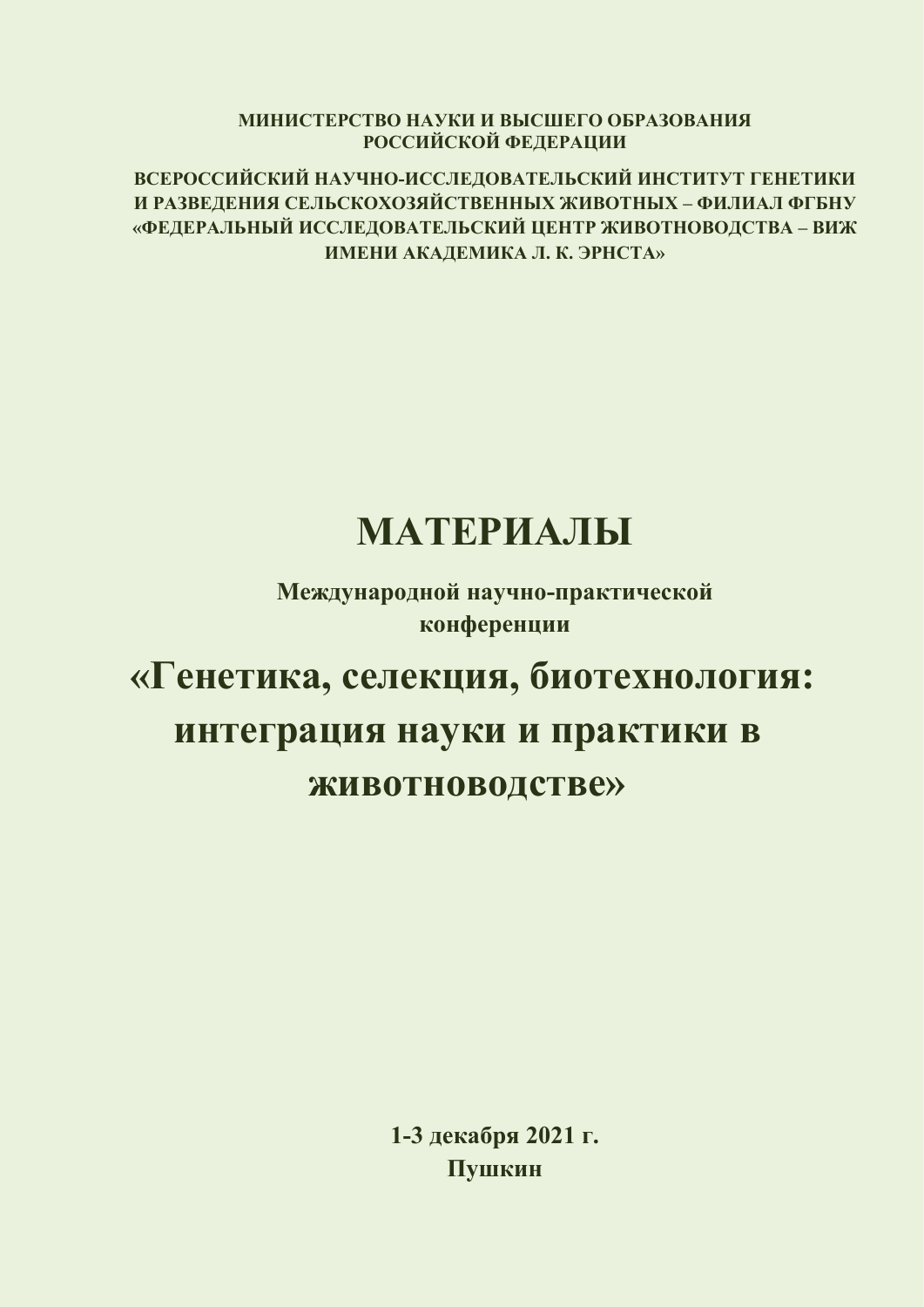УДК 636.082 П 78

«Генетика, селекция, биотехнология: интеграция науки и практики в животноводстве» // Материалы международной научно-практической конференции. -Пушкин: ВНИИГРЖ, 2021. - 159 с.

Гехнический редактор: Ширяев Г. В.

© ВНИИГРЖ, 2021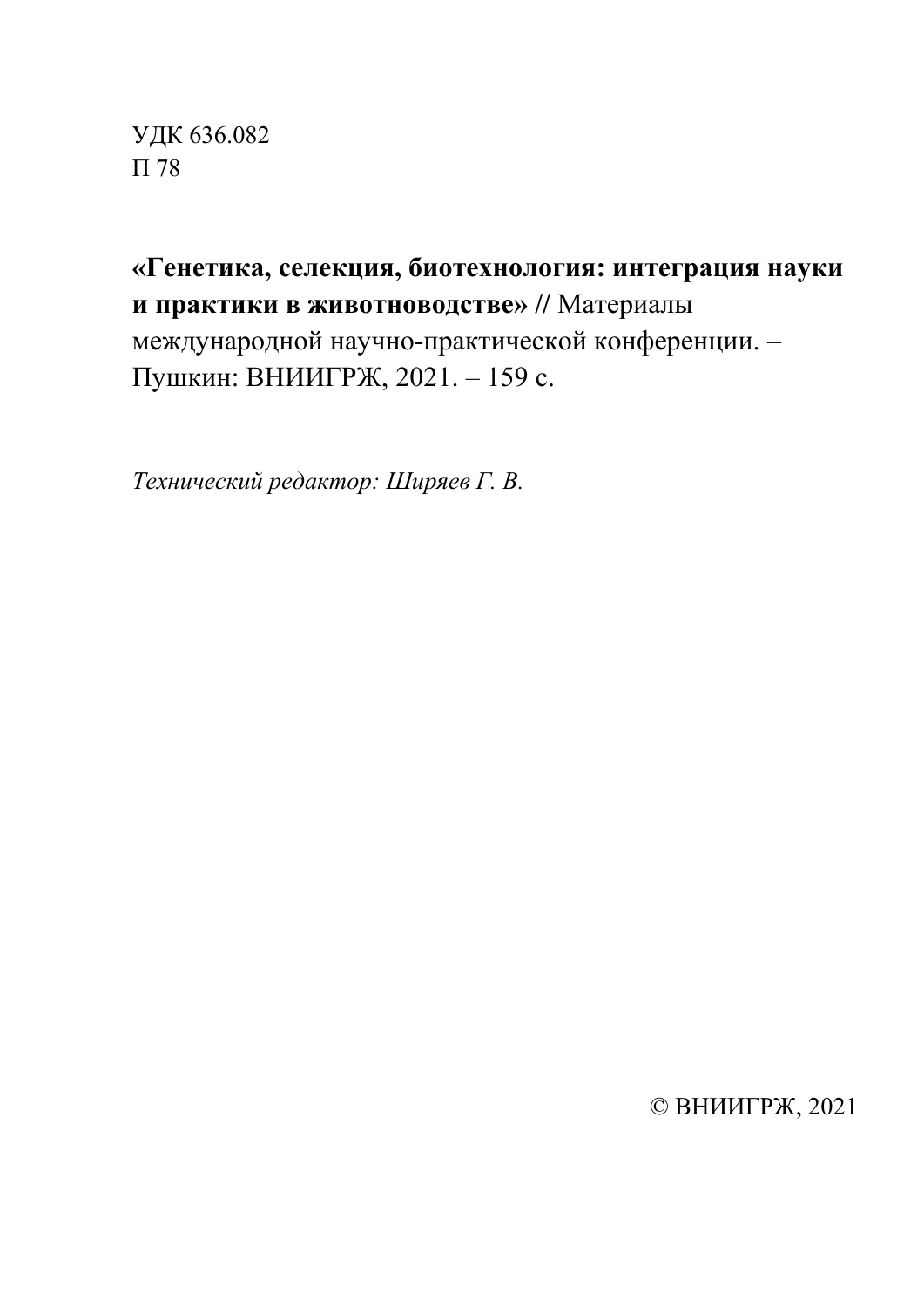ɍȾɄ 636.084.524:636.52/.58:571.27

### СОВРЕМЕННЫЕ БИОТЕХНОЛОГИИ И ОПТИМИЗАЦИЯ МИКРОБИОТЫ КИШЕЧНИКА В УСЛОВИЯХ ПРОМЫШЛЕННОГО ПТИЦЕВОДСТВА

### М. Н. Романов, И. И. Кочиш, О. В. Мясникова, И. Н. Никонов, П. Ф. Сурай, М. В. Селина

**Авторы:** М. Н. Романов, И. И. Кочиш, О. В. Мясникова, И. Н. Никонов, П. Ф. Сурай, М. В. Селина; ФГБОУ ВО «Московская государственная академия ветеринарной медицины и биотехнологии – MBA имени К. И. Скрябина»; e-mail: m.romanov@kent.ac.uk.

В настоящее время особое внимание уделяется оптимизации микробиоты в желудочнокишечном тракте (ЖКТ) высокопродуктивной промышленной птицы. Этому важному направлению посвящены многие исследования в области кормления, физиологии, генетики и резистентности сельскохозяйственных птиц [1–4]. Проводятся изучение и испытания различных кормовых добавок, которые содействуют созданию и поддержанию оптимальной микрофлоры ЖКТ. В рамках научного проекта, поддержанного Правительством Российской Федерации, в МВА имени К. И. Скрябина разрабатываются биотехнологии, включающие научные подходы и практические приемы управления микробиотой ЖКТ, с применением таких современных методов, как оценка экспрессии ключевых генов с помощью ПЦР в реальном времени [5] и состава микробиома в кишечнике на основе Т-RFLP-анализа [6,7] и геномного секвенирования следующего поколения. Разрабатываемые технологии успешно апробируются в условиях промышленного производства яиц и адаптируются к условиям современных яичных птицефабрик России. При этом оцениваются эффекты кормовых добавок не только на общее состояние организма птицы, включая микробиоту ЖКТ [8–12], но и на продуктивность и устойчивость птицы к инфекционным заболеваниям [13,14]. В дальнейшем планируется органичное включение разработанной технологии управления микробиотой в существующие технологические программы производства яиц, в том числе при пролонгированной эксплуатации птицы (после пика яйцекладки). При этом важное значение будет иметь синергическое взаимодействие микрофлоры и различных кормовых добавок для достижения благоприятного влияния препаратов на микробиоту кишечника и с целью максимизации генетического потенциала современных кроссов яичной птицы.

Работа поддержана грантом Правительства Российской Федерации (договор *№ 14.W03.31.0013 om 20 февраля 2017 г.).* 

#### $J$ *lumepamypa*

1. Dodgson J.B., Romanov M.N. (2004) Use of chicken models for the analysis of human disease. Current Protocols in Human Genetics, 15.5, 15.5.1–15.5.11. doi: 10.1002/0471142905.hg1505s40

2. Surai P.F., Kochish I.I., Griffin D.K., Nikonov I.N., Romanov M.N. (2017) Microbiome and antioxidant system of the gut in chicken: food for thoughts. Insights in Nutrition and Metabolism, 1 (3), 34.

3. Surai P.F., Kochish I.I., Romanov M.N., Griffin D.K. (2019) Nutritional modulation of the antioxidant capacities in poultry: the case of vitamin E. Poultry Science, 98, 4030–4041. doi: 10.3382/ps/pez072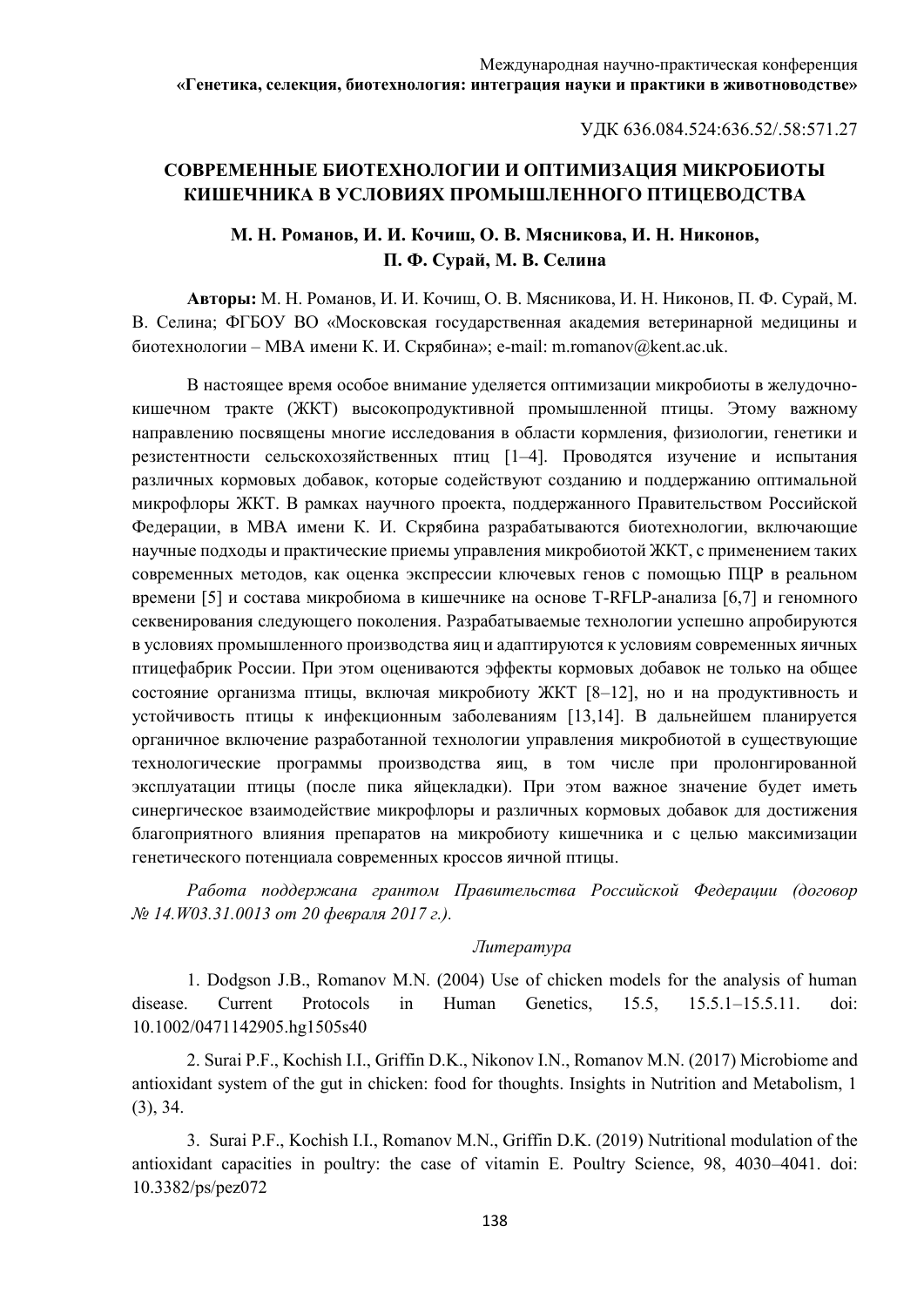#### Международная научно-практическая конференция

«Генетика, селекция, биотехнология: интеграция науки и практики в животноводстве» 4. Barkova O.Y., Laptev G.Y., Kochish I.I., Romanov M.N., Shevkhuzhev A.F. (2017) Overview of genes associated with egg productivity and resistance of domestic hen. Research Journal of Pharmaceutical, Biological and Chemical Sciences, 8, 638–644.

5. Laptev G.Yu., Filippova V.A., Kochish I.I., Yildirim E.A., Ilina L.A., Dubrovin A.V., Brazhnik E.A., Novikova N.I., Novikova O.B., Dmitrieva M.E., Smolensky V.I., Surai P.F., Griffin D.K., Romanov M.N. (2019) Examination of the expression of immunity genes and bacterial profiles in the caecum of growing chickens infected with *Salmonella* Enteritidis and fed a phytobiotic. Animals, 9, 615. doi: 10.3390/ani9090615

6. Laptev G.Yu., Ilyina L.A., Nikonov I.N., Kochish I.I., Romanov M.N., Smolensky V.I., Panin A.N., Yildirim E.A., Novikova N.I., Filippova V.A., Dubrovin A.V. (2017) Определение микробиоценозов кишечника кур породы «Хайсекс» методом T-RFLP в онтогенезе [Determination of intestinal microbiocenoses of chickens of the Hisex breed by the T-RFLP method in ontogenesis]. Acta Naturae, 9 (Special Issue No. 1), 33.

7. Romanov M.N., Laptev G.Yu., Nikonov I.N., Ilyina L.A., Novikova N.I., Barkova O.Yu., Griffin D.K., Kochish I.I., Smolensky V.I., Panin A.N., Shaposhnikov M.N. (2017) Determination of microbiocoenoses in the intestine of the Hisex Brown hens in ontogenesis using T-RFLP method. Insights in Nutrition and Metabolism, 1 (3), 39.

8. Romanov M.N., Griffin D.K., Panin A.N., Kochish I.I., Smolensky V.I., Laptev G.Yu., Nikonov I.N., Ilyina L.A. (2017) Comparison of gut microbiota in hens of the crosses Hisex Brown and Lohmann Brown. Insights in Nutrition and Metabolism, 1 (3), 30.

9. Nikonov I.N., Il'ina L.A., Kochish I.I., Romanov M.N., Podobed L.I., Laptev G.Yu., Panin A.N., Smolenskij V.I., Suraj P.F. (2017) Changing the intestinal microbiota of chickens in ontogenesis. Ukrainian Journal of Ecology, 7, 492–499. doi: 10.15421/2017\_150

10. Nikonov I.N., Kochish I.I., Ilyina L.A., Romanov M.N., Shevhuzhev A.F. (2017) Microbiota in the intestines of cross chick Lohmann Brown in ontogeny. Research Journal of Pharmaceutical, Biological and Chemical Sciences, 8 (6), 645–654.

11. Nikonov I., Romanov M.N., Kochish I.I., Surai P. (2018) Determination of microbiocoenoses in the intestine of the Hisex Brown hens in ontogenesis. World's Poultry Science Journal, Suppl., 337.

12. Кочиш И.И., Романов М.Н., Позябин С.В., Мясникова О.В., Коренюга М.В., Мотин М.С. (2021) Влияние пребиотика Ветелакт на микробиоту кишечника кур родительского стада. Российский журнал «Проблемы ветеринарной санитарии, гигиены и экологии», 2 (38), 152–156. doi: 10.36871/vet.san.hyg.ecol.202102008

13. Narushin V.G., Laptev G.Yu., Yildirim E.A., Ilina L.A., Filippova V.A., Kochish I.I., Gorfunkel E.P., Dubrovin A.V., Novikova N.I., Dunyashev T.P., Smolensky V.I., Surai P.F., Bondarenko Yu.V., Griffin D.K., Romanov M.N. (2020) Modelling effects of phytobiotic administration on coherent responses to *Salmonella* infection in laying hens. Italian Journal of Animal Science, 19, 282–287. doi: 10.1080/1828051X.2020.1733445

14. Laptev G.Yu., Yildirim E.A., Ilina L.A., Filippova V.A., Kochish I.I., Gorfunkel E.P., Dubrovin A.V., Brazhnik E.A., Narushin V.G., Novikova N.I., Dunyashev T.P., Smolensky V.I., Surai P.F., Griffin D.K., Romanov M.N. (2021) Effects of essential oils-based supplement and *Salmonella* infection on gene expression, blood parameters, cecal microbiome and egg production in laying hens. Animals, 11, 360. doi: 10.3390/ani11020360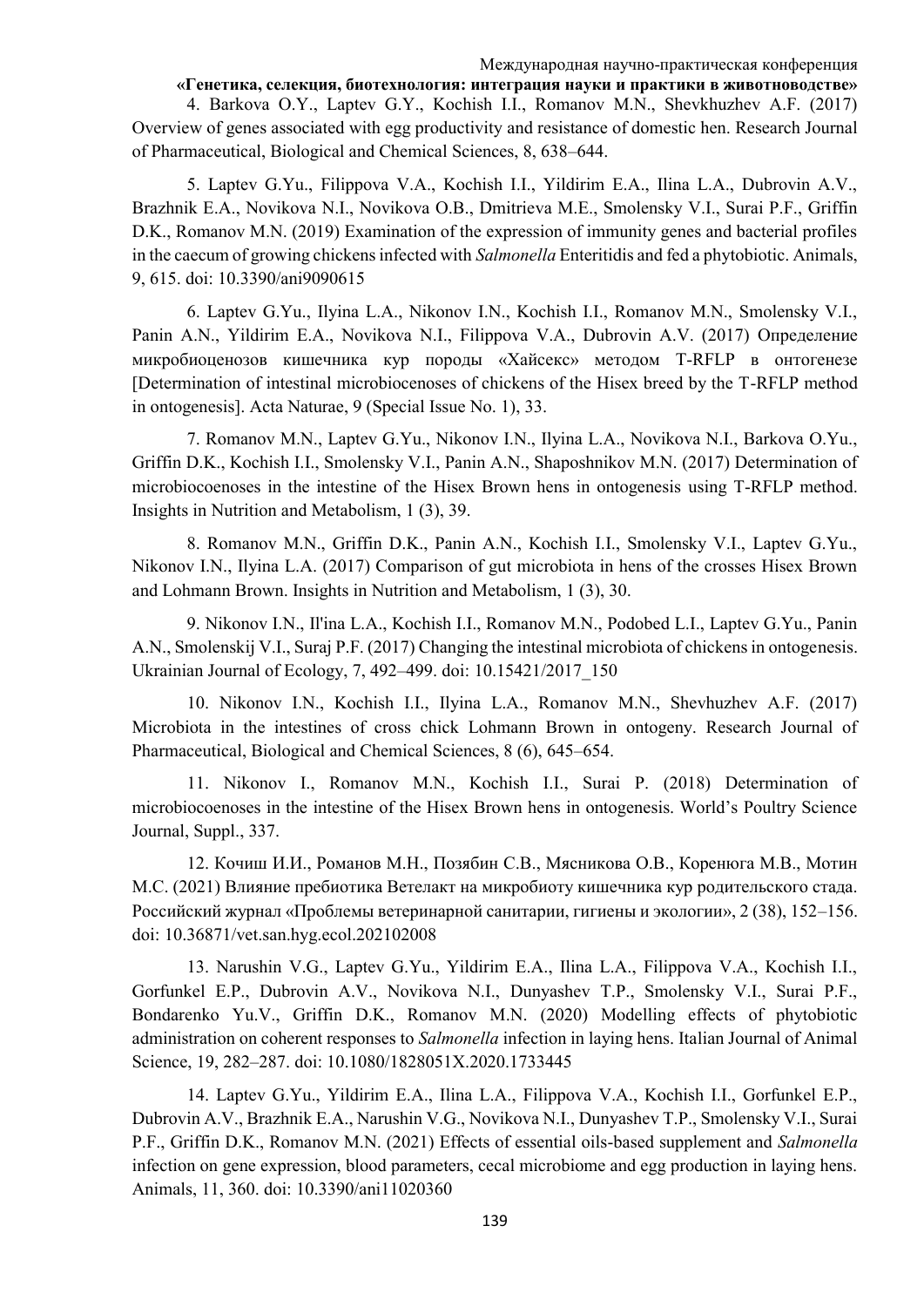### **MODERN BIOTECHNOLOGY AND OPTIMIZATION OF INTESTINAL MICROBIOTA IN POULTRY INDUSTRY**

### **M. Romanov, I. Kochish, O. Myasnikova, I. Nikonov, P. Surai, M. Selina**

**Authors:** M. Romanov, I. Kochish, O. Myasnikova, I. Nikonov, P. Surai, M. Selina; FSBEI HE "Moscow State Academy of Veterinary Medicine and Biotechnology – MVA named after K. I. Skryabin"; e-mail: m.romanov@kent.ac.uk.

Currently, special attention is paid to the optimization of the microbiota in the gastrointestinal tract (GIT) of highly productive commercial poultry. Many studies in the field of feeding, physiology, genetics, and resistance of poultry are devoted to this important area [1–4]. Various feed additives are studied and tested to help create and maintain optimal GIT microflora. Within the framework of a research project supported by the Government of the Russian Federation, biotechnologies are developed at the Skryabin MVA, including scientific approaches and practical techniques for managing the microbiota of the gastrointestinal tract, using modern methods such as assessing the expression of key genes using real-time PCR [5] and the composition of the gut microbiome based on T-RFLP analysis [6,7] and next generation sequencing. The developed technologies are successfully tested in the conditions of commercial egg production and adapted to the conditions of modern egg poultry farms in Russia. At the same time, the effects of feed additives are evaluated not only on the general state of the birds' organism, including the GIT microbiota [8–12], but also on the productivity and resistance of poultry to infectious diseases [13, 14]. In the future, it is planned to organically integrate the developed microbiota management technology into the existing technological programs for egg production, including that during prolonged exploitation of layers (after the peak of egglaying). At the same time, the synergistic interaction of microflora and various feed additives will be of great importance in order to achieve a favorable effect of additives on the intestinal microbiota and in order to maximize the genetic potential of modern egg laying crosses.

*This work was supported by a grant from the Government of the Russian Federation (contract No. 14.W03.31.0013 of February 20, 2017).*

#### *References*

1. Dodgson J.B., Romanov M.N. (2004) Use of chicken models for the analysis of human disease. Current Protocols in Human Genetics, 15.5, 15.5.1–15.5.11. doi: 10.1002/0471142905.hg1505s40

2. Surai P.F., Kochish I.I., Griffin D.K., Nikonov I.N., Romanov M.N. (2017) Microbiome and antioxidant system of the gut in chicken: food for thoughts. Insights in Nutrition and Metabolism, 1 (3), 34.

3. Surai P.F., Kochish I.I., Romanov M.N., Griffin D.K. (2019) Nutritional modulation of the antioxidant capacities in poultry: the case of vitamin E. Poultry Science, 98, 4030–4041. doi: 10.3382/ps/pez072

4. Barkova O.Y., Laptev G.Y., Kochish I.I., Romanov M.N., Shevkhuzhev A.F. (2017) Overview of genes associated with egg productivity and resistance of domestic hen. Research Journal of Pharmaceutical, Biological and Chemical Sciences, 8, 638–644.

5. Laptev G.Yu., Filippova V.A., Kochish I.I., Yildirim E.A., Ilina L.A., Dubrovin A.V., Brazhnik E.A., Novikova N.I., Novikova O.B., Dmitrieva M.E., Smolensky V.I., Surai P.F., Griffin D.K., Romanov M.N. (2019) Examination of the expression of immunity genes and bacterial profiles